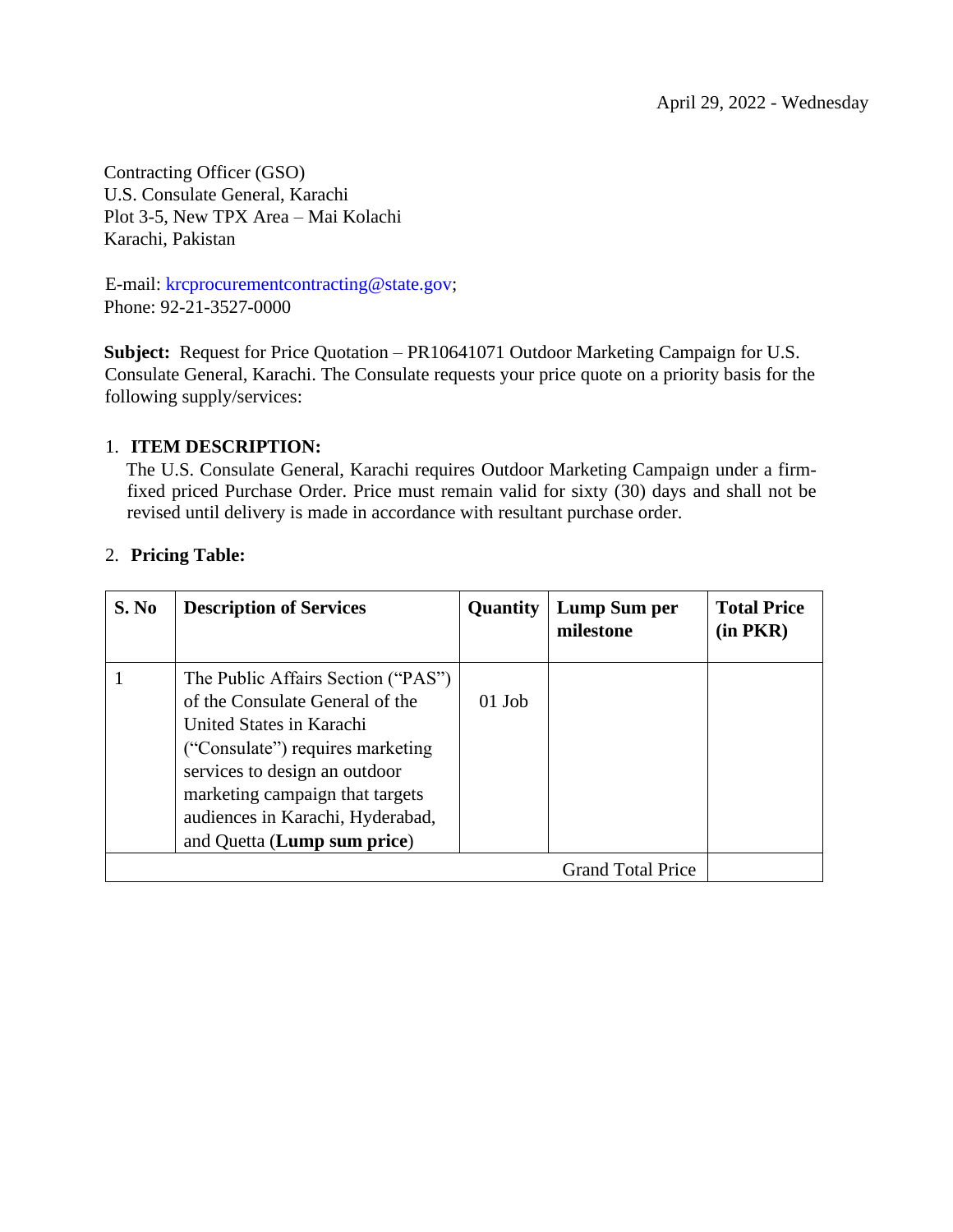# 3. **SCOPE OF WORK:**

## **U.S. Consulate Karachi Public Affairs Section Statement of Work: Outdoor Marketing Campaign**

#### **Service description:**

#### **Analyze first and then develop the plan**

The Public Affairs Section ("PAS") of the Consulate General of the United States in Karachi ("Consulate") requires marketing services to design an outdoor marketing campaign that targets audiences in Karachi, Hyderabad, and Sukkur. The selected firm will (1) analyze the current PAS outreach efforts and determine an outdoor platform strategy to increase awareness of U.S. efforts and advance the mutual U.S.-Pakistan relationship, (2) identify key public locations in Karachi, Hyderabad, and Sukkur to reach the broadest audience, (3) create a 12-month outdoor marking plan that will communicate the positive aspects of U.S.-Pakistan bilateral cooperation, and (4) pilot and measure impact in one target location in Karachi that inculcates awareness among at least 500 young adults (age 18-35) about the constructive impact of U.S. initiatives on health, welfare, and security in Pakistan.

## **Award Magnitude: USD** 20,000 – USD 23,000.00

## **Objective**

PAS seeks a contractor to create an innovative outdoor marketing plan ("plan") that broadens current outreach to include the breadth of the bilateral U.S.-Pakistan relationship and the beneficial impact of U.S.-funded support and initiatives on the health, welfare, and security of Pakistan. The selected firm will develop a 12-month plan that can be used by PAS to increase knowledge in the metropolitan areas of Karachi, Hyderabad, and Sukkur to improve perceptions of the United States as a dedicated partner to Pakistan. Examples include, but are not restricted to:

USAID development, health and education projects; women's empowerment; COVID vaccine donations; cultural heritage preservation; 75<sup>th</sup> anniversary of bilateral relations; overall statistics of the support given to Pakistan; or other U.S. Consulate and USAID initiatives as appropriate.

The plan should include a timeline and roadmap that explains target audience, brand narrative, messages/copy, graphics and design, placement, and timeline. The selected firm will implement a pilot in a target area of Karachi to test the concept and measure to what extent the target audience notices, understands, and remembers the message. The plan should be revised based on the pilot results to ensure maximum messaging stick among target audiences. The final plan and pilot results will serve as the basis for PAS to move forward with implementation.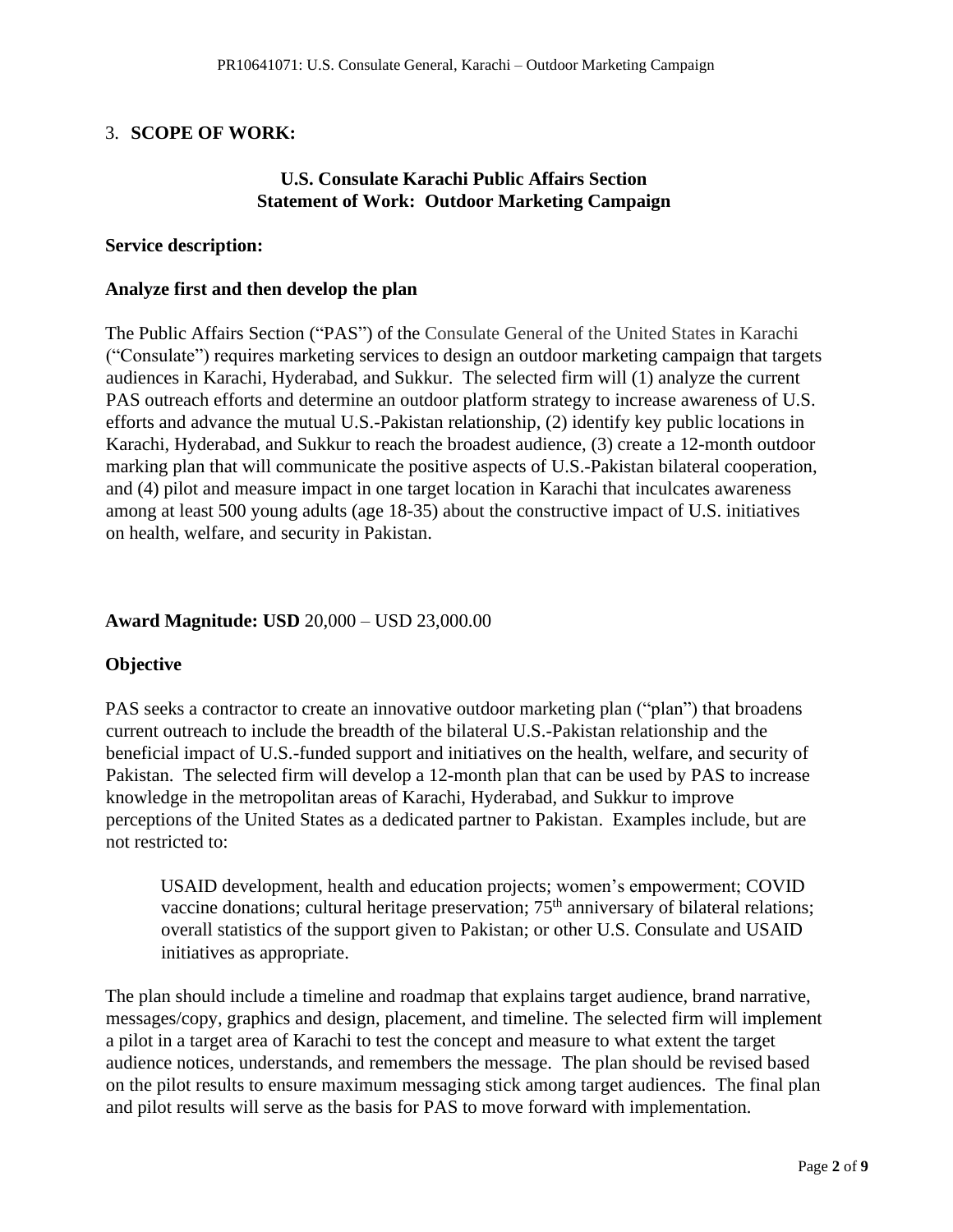PR10641071: U.S. Consulate General, Karachi – Outdoor Marketing Campaign

### **Project Management:**

- Develop a marketing plan and brand strategy to align with Consulate business objectives.
- Develop strategic marketing and advertising plans (with a focus on outdoor marketing, such as billboards and murals).
- Create the design and copy for three proposed outdoor marketing campaigns.
- Perform changes and edits to the marketing plan up to four times as per the requirements of the U.S. Government to meet the project's envisioned and agreed requirements.
- Provide biweekly updates on progress of project deliverables by email, along with monthly status reports in person or by video chat.
- The U.S. government will have full authority to use all or any parts of the marketing plan and marketing collateral for completion of the project.
- The contractor will have five months to develop the plan and pilot the project from the date that the contract is signed.
- The contractor will have three months after the completion of the pilot to provide an evaluation report detailing the outcome and results of the campaign.

## **Project Deliverables:**

- Analysis of current PAS marketing strategy and audience reach, and an analysis of how outdoor marketing can increase awareness among young adults ages 18-35 about U.S. support for and collaboration with Pakistan.
- 12-month strategic outdoor marketing plan to be carried out in the metropolitan areas of Karachi, Hyderabad, and Sukkur that includes, but is not limited to:
	- o Three marketing campaigns/concepts highlighting different aspects of the U.S. efforts to advance the mutual U.S.-Pakistan relationship
	- o Timeline
	- o Target audience
	- o One brand narrative for the consulate
	- o Recommended locations within Karachi, Sukkur, and Hyderabad
	- o Cost for implementation of the final plan
	- o Evaluation plan to determine the impact of the marketing campaign
- **Pilot Outdoor Marketing Campaign:** Perform a pilot project in a confined area within Karachi with a goal of reaching 500 adults ages 18-35 with an enduring and accurate portrayal of valuable US assistance (location to be determined by contractor as a prime location to evaluate if the campaign would have impact on a larger scale.)
- Analysis of pilot results three months after the campaign ends. The pilot project will determine if we should move forward with the yearlong campaign that you have developed and if there should be any changes to your proposed campaign bases on lessons learned from the pilot project.

The contractor agrees to provide visual/graphic content services as listed above and develop/produce any other visual content as necessary to support the pilot outdoor marketing campaign.

The contractor is responsible for installing, uninstalling, and monitoring the placements/ads.

The contractor will also provide editable files (Adobe's Photoshop, Illustrator, InDesign, Premiere pro and After Effects). These files must be provided to PAS in formats that can be printed/rendered and otherwise produced in scalable versions of the design as deemed fit.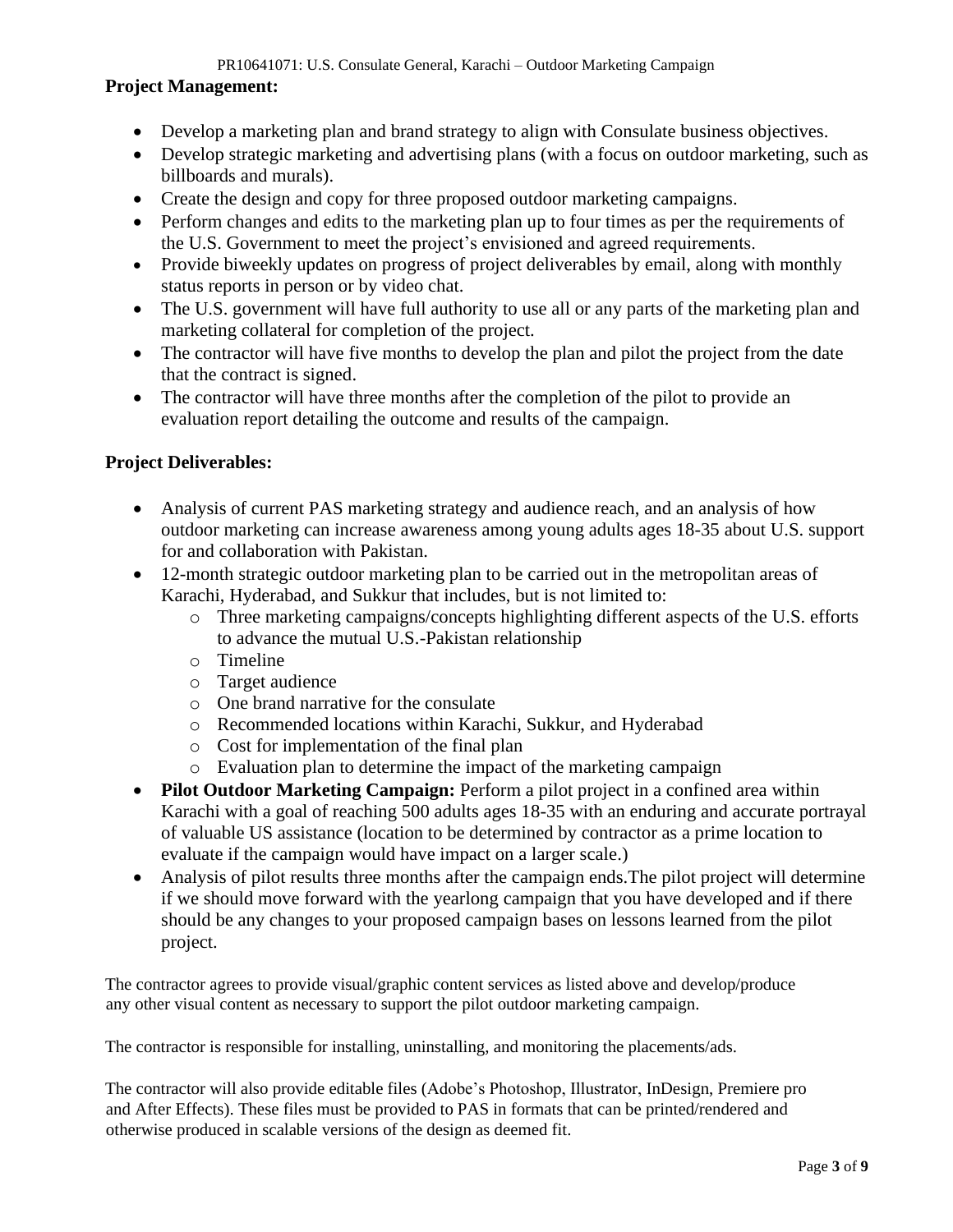## **Evaluation Criteria:**

- Prior experience designing and producing visual content/materials that will be used for digital and/or general outreach including an example of a past project for evaluation
- Clientele in top commercial sectors and/or foreign/local government entities.
- History of on-time delivery of finished content with project funders
- Marketing tools of organization hardware/software expertise, (consumer relationship marketing - CRM, search engine optimization - SEO, event and video marketing etc.
- Sufficient financial record to hold large monetary value contracts and capability to run project without advance payment.

## **2. MANAGEMENT AND SUPERVISION**

### **2.1.** Supervision:

This supervisor shall be the focal point for the Contractor and shall be the point of contact with Consulate POC.

The Contractor is responsible for safety and shall comply with all local labor laws, regulations, customs, and practices pertaining to labor, safety, and similar matters.

### **2.2.** Materials and Equipment:

The contractor shall provide all necessary services and equipment to accomplish the government's requirement.

## **3. INSURANCE**

The contractor is responsible for obtaining whatever insurance is necessary according to local laws for the security of Government property while in contractor's custody. The contractor agrees that the Government shall not be responsible for personnel injuries or for damages to any property of the contractor, its officers, agents, servants, and employees, or any other person, arising from an incident to the contractor's performance. The contractor shall hold harmless and indemnify the Government from all claims arising there from, except in the instance of gross negligence on the part of the Government.

## **4. POINT OF CONTACT (POC)**

Consulate point of contact will be communicated to the successful bidder at the time of award.

## **5. PERIOD OF PERFORMANCE**

2-3 months.

## **6. TERMS & CONDITIONS**

#### **6.1.** Inspection & Acceptance:

A Government representative/s will monitor the entire design and production process closely with company focal person, inspect from time to time the services being performed to determine whether work is being performed in a satisfactory manner and of acceptable quality.

#### **6.2.** Payment Terms:

Contractor shall submit invoice upon satisfactory completion of each project milestone,

• Karachi, FMC Invoics KarachiFMCInvoices@state.gov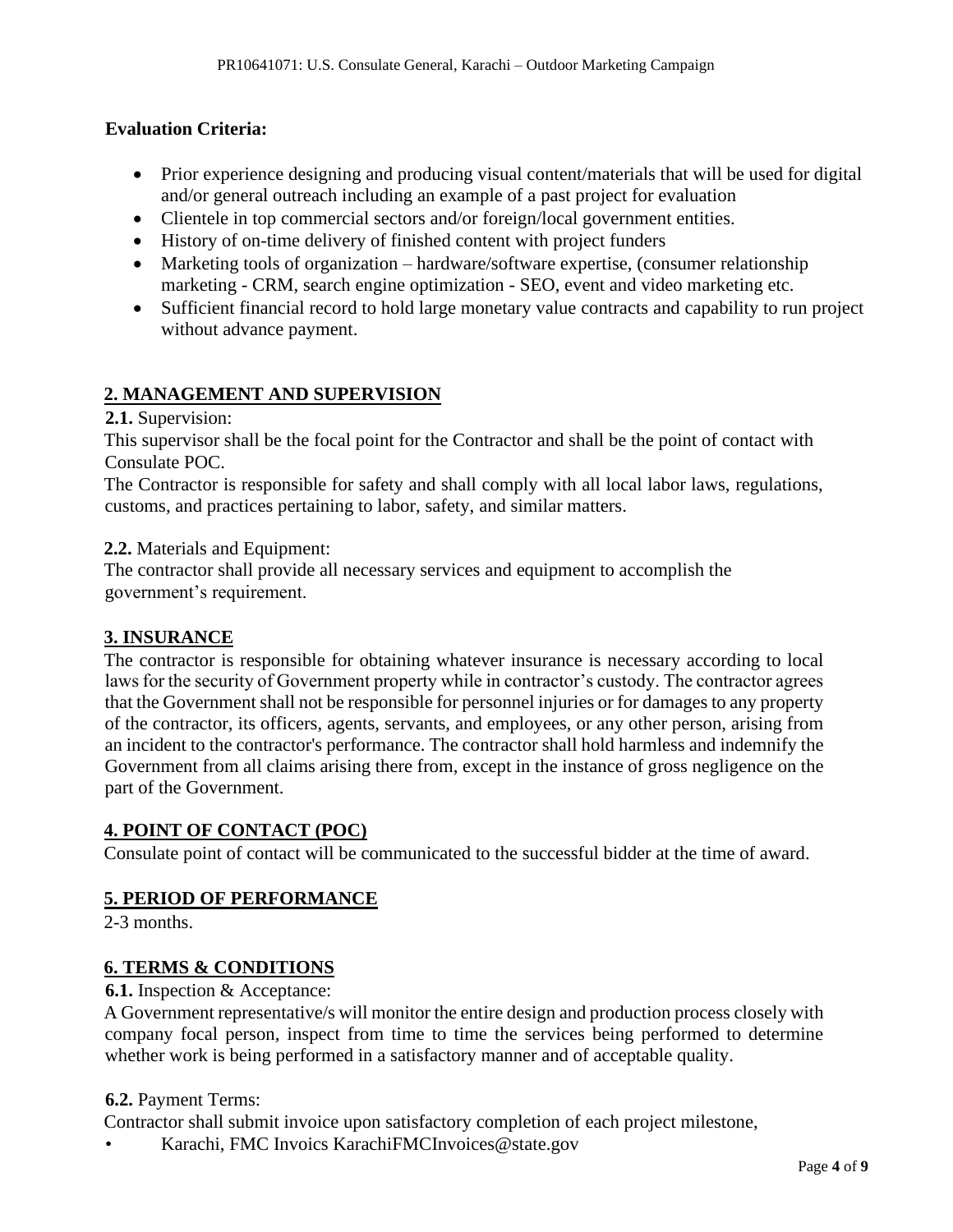- PR10641071: U.S. Consulate General, Karachi Outdoor Marketing Campaign
- Karachi, FMC Inquiries KarachiFMCInquiries@state.gov

Contracting Officer takes no responsibility for payment and/or associated queries.

Please note: Mode of Payment - Net 30 will be commenced on the date of receipt of invoice in the US Consulate General Financial Management Centre. Payment shall be made through EFT within 30 days upon receipt of legitimate invoice. Partial payment authorized on prior Public Affairs Section approval based on milestones achieved.

**6.3.** Submission of Tax Receipt:

U.S. Consulate General, Karachi is exempted from taxes under Vienna Convention for foreign missions approved by Ministry of Foreign Affairs.

**6.4.** Electronic Funds Transfer (EFT) Address/Banking Information

### **6.5.** COVID-19 Regulations:

The Contractor shall ensure strict compliance of all COVID -19 regulations in accordance with local mandates to include but not limited to: following NCOC GOP regulations, have correspondents (scheduled to hold one-on-one meetings with U.S. Consulate facility) fully vaccinated.

## **7. OFFER REQUIREMENTS:**

a) Please submit your quote on or before **May 25, 2022, at 1200hrs** via email to following email address:

krcprocurementcontracting@state.gov;

- b) Please prepare a quotation on your company letterhead in accordance with the requested details of this RFQ.
- c) Please provide reference of our RFQ#PR10641071 in all your correspondence regarding this request for price quotation.
- d) Please include list of your clients with past experience of similar work for at least three-five (3-5) years.
- e) Bidder must have a physical business address and good financial health in order to get this award. Provide evidence for business address and financial strength.
- f) U.S. Consulate representative/s may visit the site to evaluate its location, structure, and surroundings to determine acceptability.

## **08 . CONTRACT CLAUSES**

52.212-4 Contract Terms and Conditions – Commercial Items (Alternate I (MAY 2014) of 52.212-4 applies if the order is time-and-materials or labor-hour)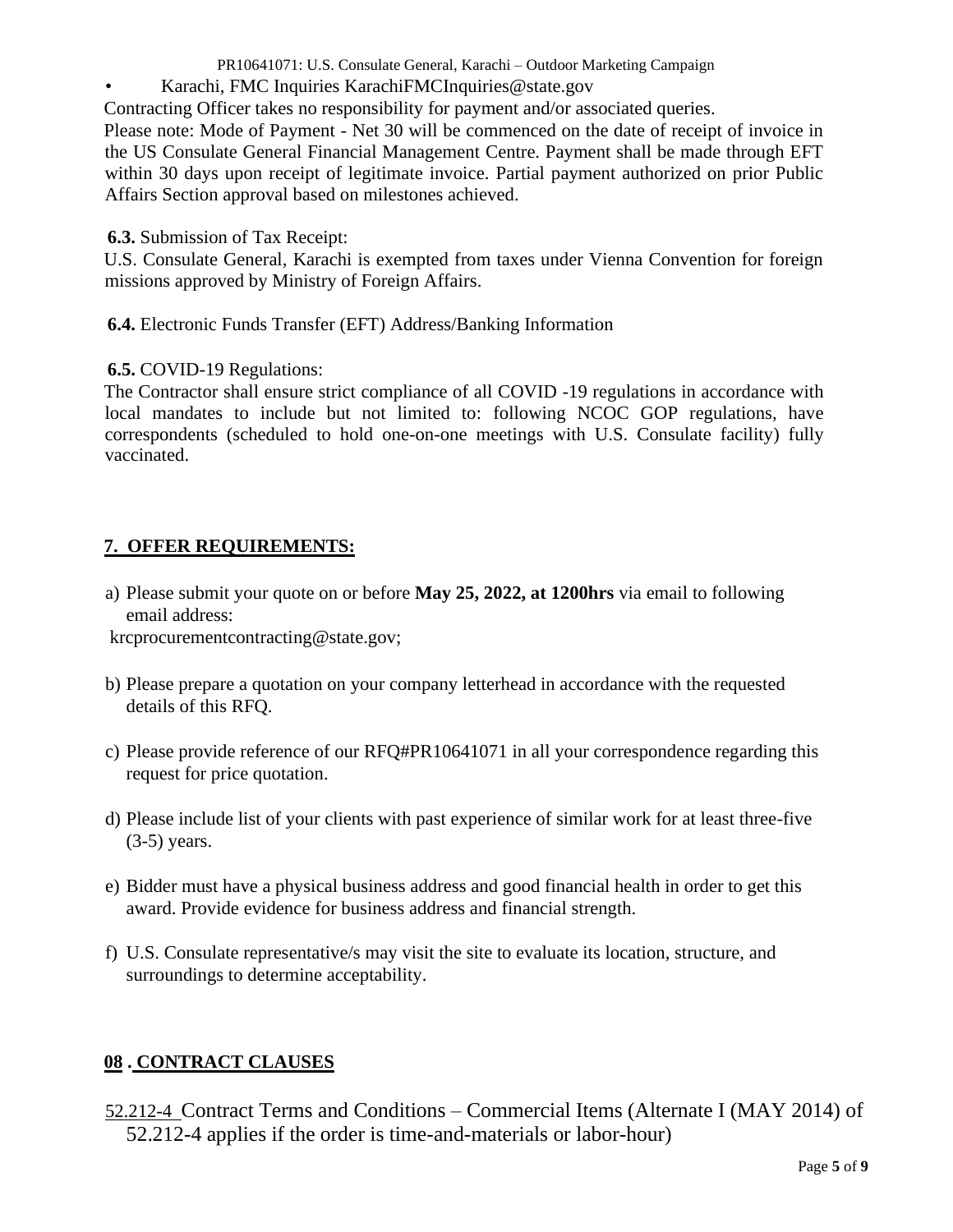FAR & DOSAR clauses will apply to this purchase order. These clauses can be accessed through following link:

[https://usdos.sharepoint.com/sites/A-OPE/EA/SitePages/Purchase-Orders-and-BlanketPurchase-](https://usdos.sharepoint.com/sites/A-OPE/EA/SitePages/Purchase-Orders-and-Blanket-Purchase-Agreements-Commercial-Items.aspx)[Agreements-Commercial-Items.aspx](https://usdos.sharepoint.com/sites/A-OPE/EA/SitePages/Purchase-Orders-and-Blanket-Purchase-Agreements-Commercial-Items.aspx)

# **52.204-24 Representation Regarding Certain Telecommunications and Video Surveillance Services or Equipment (OCT 2020).**

- The Offeror shall not complete the representation at paragraph  $(d)(1)$  of this provision if the offeror has represented that it ''does not provide covered telecommunications equipment or services as a part of its offered products or services to the Government in the performance of any contract, subcontract, or other contractual instrument'' in paragraph  $(c)(1)$  in the provision at 52.204–26, Covered Telecommunications Equipment or Services— Representation, or in paragraph  $(v)(2)(i)$  of the provision at 52.212–3, Offeror Representations and Certifications–Commercial Items. The Offeror shall not complete the representation in paragraph  $(d)(2)$  of this
- provision if the Offeror has represented that it ''does not use covered telecommunications equipment or services, or any equipment, system, or service that uses covered telecommunications equipment or services'' in paragraph  $(c)(2)$  of the provision at 52.204– 26, or in paragraph  $(v)(2)(ii)$  of the provision at 52.212–3.
- (a) *Definitions.* As used in this provision—

*Backhaul, covered telecommunications equipment or services, critical technology, interconnection arrangements, reasonable inquiry, roaming, and substantial or essential component* have the meanings provided in the clause 52.204-25, Prohibition on Contracting for Certain Telecommunications and Video Surveillance Services or Equipment.

- (b) *Prohibition*.
- (1) Section 889(a)(1)(A) of the John S. McCain National Defense Authorization Act for Fiscal Year 2019 (Pub. L. 115-232) prohibits the head of an executive agency on or after August 13, 2019, from procuring or obtaining, or extending or renewing a contract to procure or obtain, any equipment, system, or service that uses covered telecommunications equipment or services as a substantial or essential component of any system, or as critical technology as part of any system. Nothing in the prohibition shall be construed to—

(i)Prohibit the head of an executive agency from procuring with an entity to provide a service that connects to the facilities of a third-party, such as backhaul, roaming, or interconnection arrangements; or

(ii)Cover telecommunications equipment that cannot route or redirect user data traffic or cannot permit visibility into any user data or packets that such equipment transmits or otherwise handles.

(2) Section 889(a)(1)(B) of the John S. McCain National Defense Authorization Act for Fiscal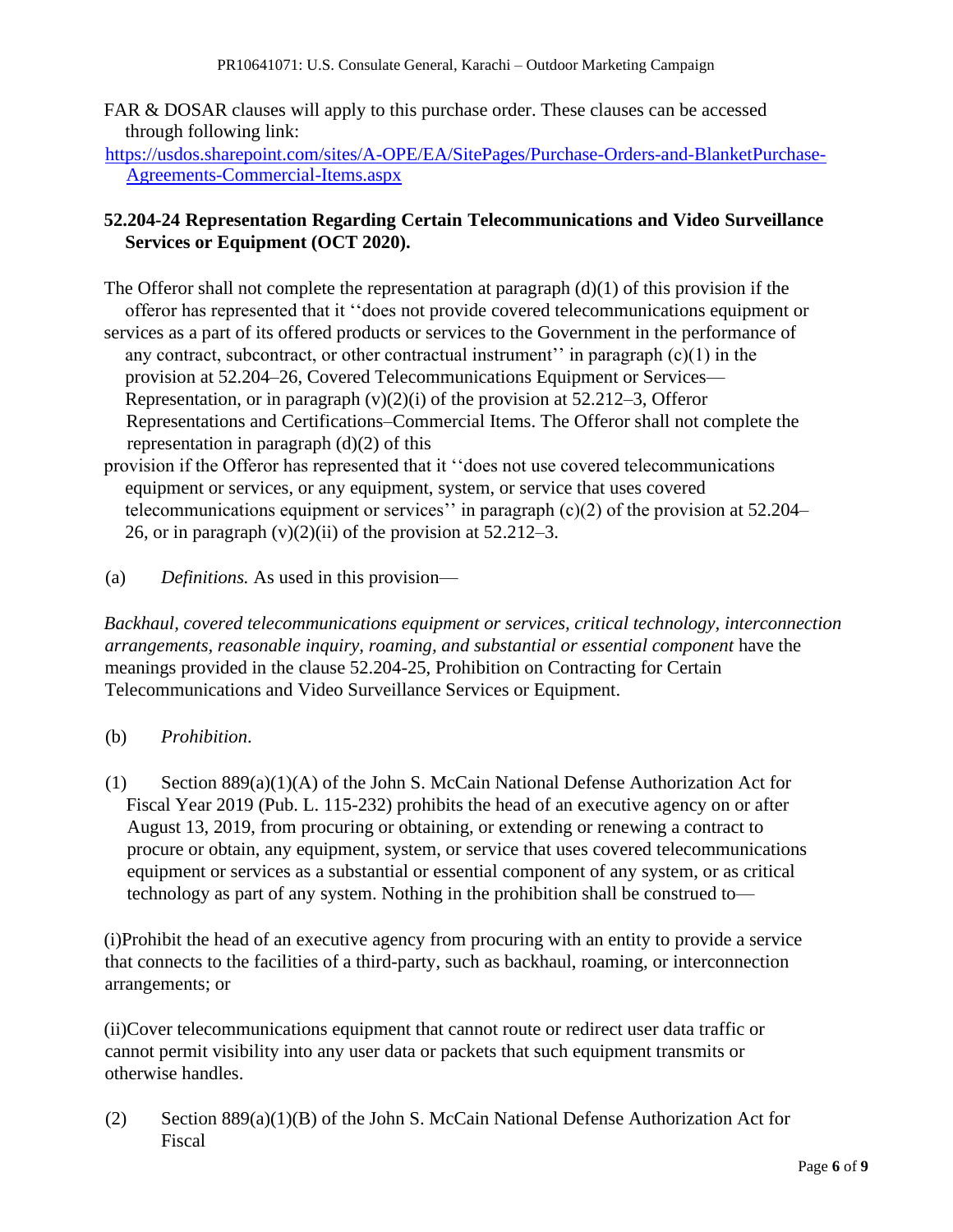PR10641071: U.S. Consulate General, Karachi – Outdoor Marketing Campaign Year 2019 (Pub. L. 115-232) prohibits the head of an executive agency on or after August 13, 2020, from entering into a contract or extending or renewing a contract with an entity that uses any equipment, system, or service that uses covered telecommunications equipment or services as a substantial or essential component of any system, or as critical technology as part of any system. This prohibition applies to the use of covered telecommunications equipment or services, regardless of whether that use is in performance of work under a Federal contract. Nothing in the prohibition shall be construed to—

(i)Prohibit the head of an executive agency from procuring with an entity to provide a service that connects to the facilities of a third-party, such as backhaul, roaming, or interconnection arrangements; or

(ii)Cover telecommunications equipment that cannot route or redirect user data traffic or cannot permit visibility into any user data or packets that such equipment transmits or otherwise handles.

(c) *Procedures.* The Offeror shall review the list of excluded parties in the System for Award Management (SAM) (https://www.sam.gov) for entities excluded from receiving federal awards for "covered telecommunications equipment or services".

(d) *Representation.* The Offeror represents that—

(1)It *□* will, *□* will not provide covered telecommunications equipment or services to the Government in the performance of any contract, subcontract or other contractual instrument resulting from this solicitation. The Offeror shall provide the additional disclosure information required at paragraph (e)(1) of this section if the Offeror responds "will" in paragraph (d)(1) of this section; and

(2)After conducting a reasonable inquiry, for purposes of this representation, the Offeror represents that—

It *□* does, *□* does not use covered telecommunications equipment or services, or use any equipment, system, or service that uses covered telecommunications equipment or services. The Offeror shall provide the additional disclosure information required at paragraph  $(e)(2)$  of this section if the Offeror responds "does" in paragraph (d)(2) of this section.

(e) *Disclosures.* 

(1) Disclosure for the representation in paragraph  $(d)(1)$  of this provision. If the Offeror has responded "will" in the representation in paragraph (d)(1) of this provision, the Offeror shall provide the following information as part of the offer:

(i)For covered equipment—

(A)The entity that produced the covered telecommunications equipment (include entity name, unique entity identifier, CAGE code, and whether the entity was the original equipment manufacturer (OEM) or a distributor, if known);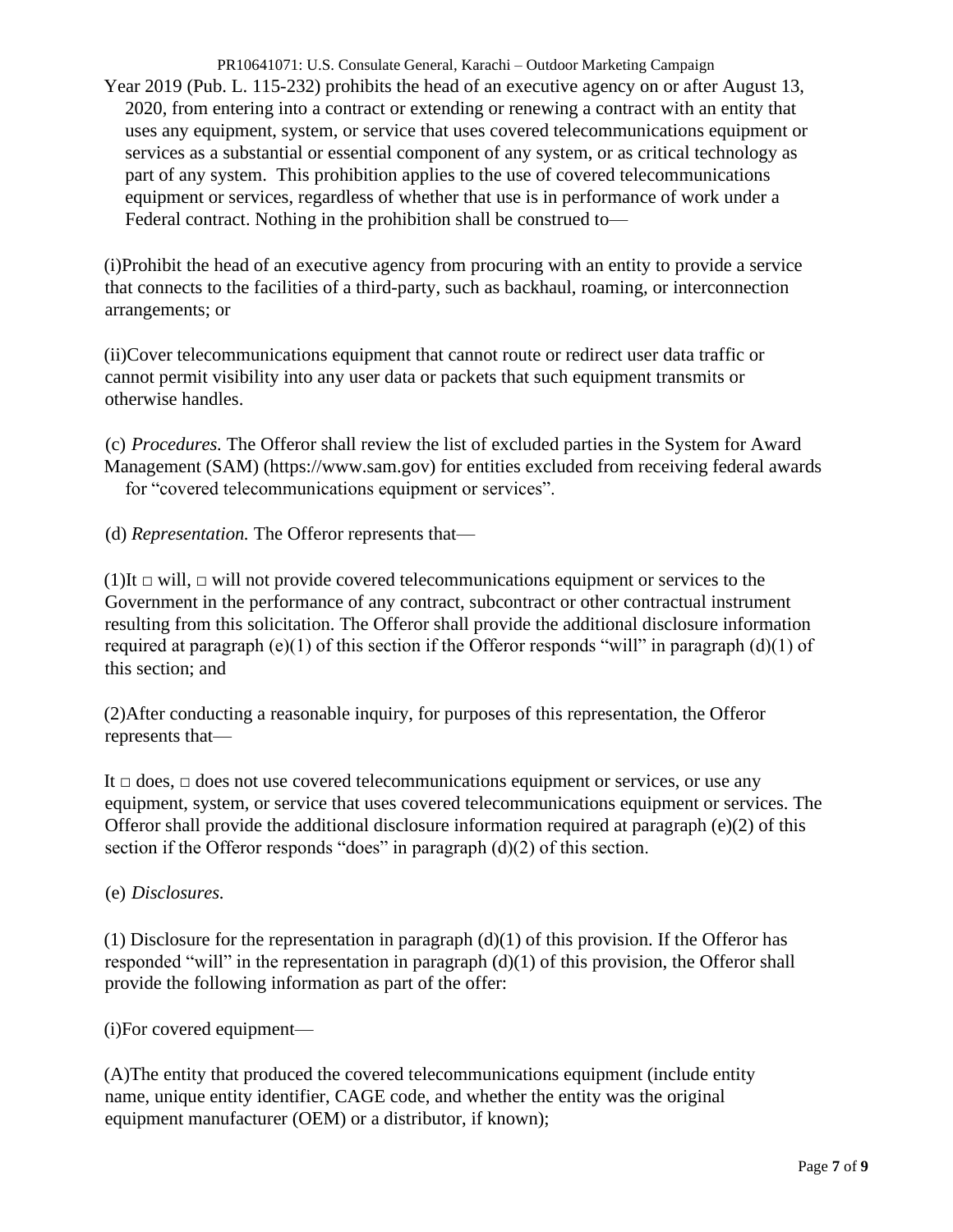PR10641071: U.S. Consulate General, Karachi – Outdoor Marketing Campaign (B)A description of all covered telecommunications equipment offered (include brand; model number, such as OEM number, manufacturer part number, or wholesaler number; and item description, as applicable); and

(C)Explanation of the proposed use of covered telecommunications equipment and any factors relevant to determining if such use would be permissible under the prohibition in paragraph (b)(1) of this provision.

(ii)For covered services—

(A)If the service is related to item maintenance: A description of all covered telecommunications services offered (include on the item being maintained: Brand; model number, such as OEM number, manufacturer part number, or wholesaler number; and item description, as applicable); or

- (B)If not associated with maintenance, the Product Service Code (PSC) of the service being provided; and explanation of the proposed use of covered telecommunications services and any factors relevant to determining if such use would be permissible under the prohibition in paragraph (b)(1) of this provision.
- (2) Disclosure for the representation in paragraph  $(d)(2)$  of this provision. If the Offeror has responded "does" in the representation in paragraph (d)(2) of this provision, the Offeror shall provide the following information as part of the offer:

(i)For covered equipment—

(A)The entity that produced the covered telecommunications equipment (include entity name, unique entity identifier, CAGE code, and whether the entity was the OEM or a distributor, if known);

(B)A description of all covered telecommunications equipment offered (include brand; model number, such as OEM number, manufacturer part number, or wholesaler number; and item description, as applicable); and

(C)Explanation of the proposed use of covered telecommunications equipment and any factors relevant to determining if such use would be permissible under the prohibition in paragraph (b)(2) of this provision.

(ii)For covered services—

(A)If the service is related to item maintenance: A description of all covered telecommunications services offered (include on the item being maintained: Brand; model number, such as OEM number, manufacturer part number, or wholesaler number; and item description, as applicable); or

(B)If not associated with maintenance, the PSC of the service being provided; and explanation of the proposed use of covered telecommunications services and any factors relevant to determining if such use would be permissible under the prohibition in paragraph